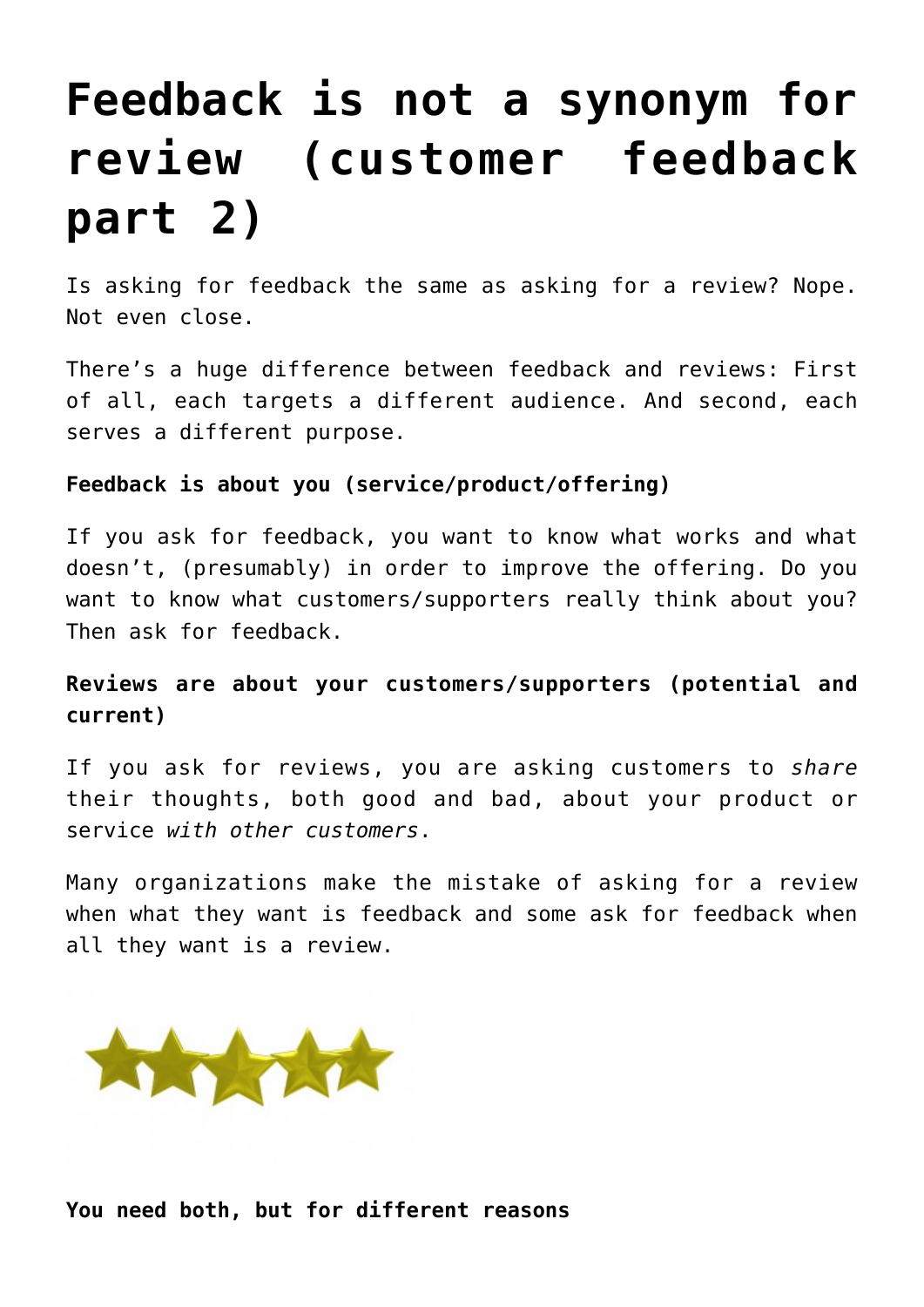Organizations should try to get both feedback and reviews from their customers, but not at the same time or using the same method.

Feedback benefits the organization, because it provides honest insights meant to correct any issues.

Reviews are important too. They help with SEO, they can entice new customers, and they add credibility. Of course, not all reviews are positive, but negative reviews can serve as a red flag to businesses.

### **Do you want feedback or just an inflated review?**

I am taking a course on Udemy (an online "school"). The course is super long, and I am almost finished with it. About halfway through, Udemy asked me to rate the course. I rated it three stars out of five, mainly because the course is too long, repetitive and somewhat disorganized.

And then I got this email from the course's instructor (in full below, except I removed the instructor's name):

*Hey Deborah,*

*Thank you for enrolling in my course.*

*I noticed you left a 3 star review. Was there something specifically wrong with the course that I can help you with? If the course simply isn't for you, I can surely help you get a refund.*

*Teaching on Udemy is part of my livelihood, and as you can see from the thoroughness of the course, I put a huge amount of effort into making it as useful as possible. I know the course could get boring from time to time, but I tried my*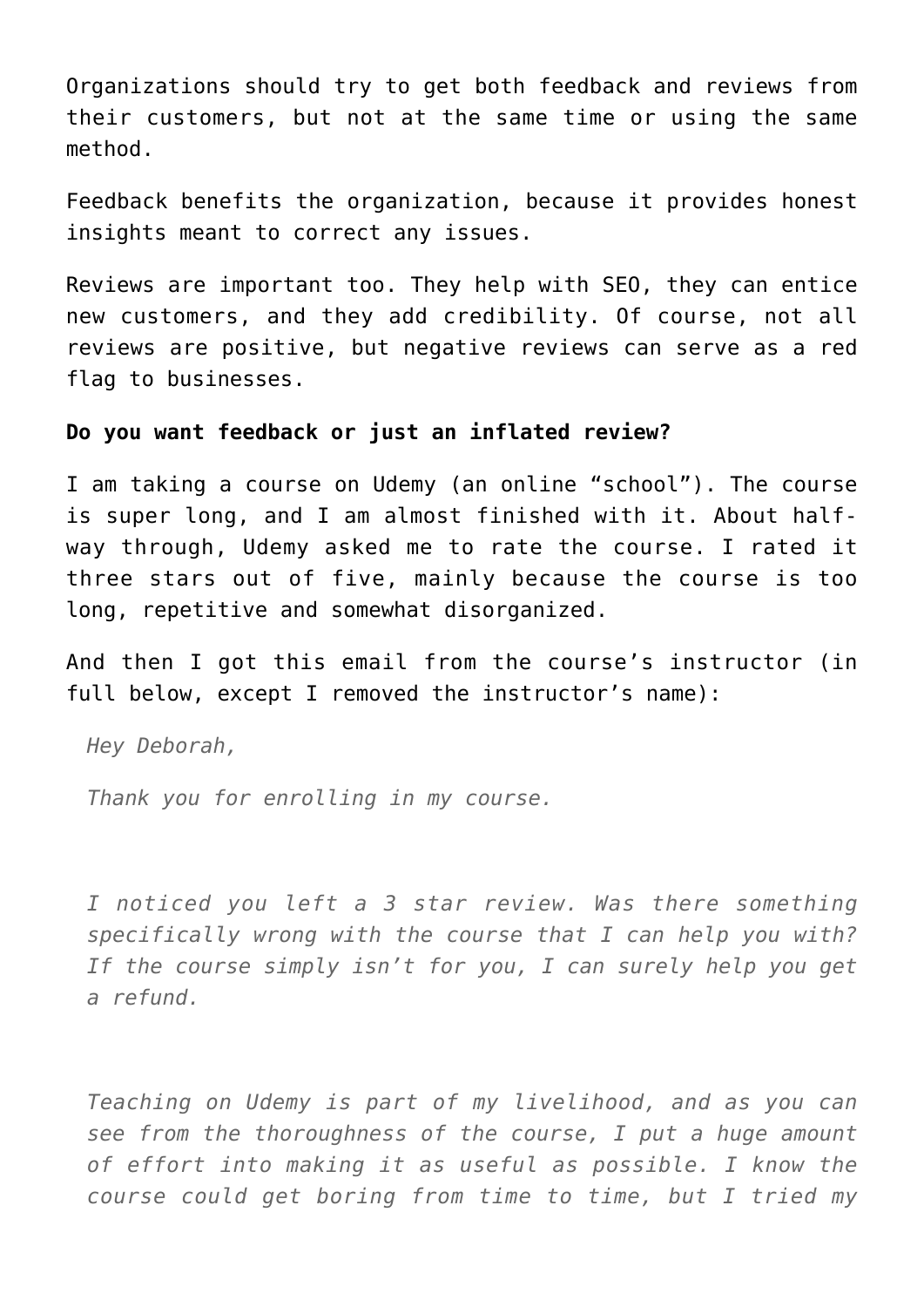*best to be as thorough as possible for the beginner.*

*Udemy reacts very negatively toward 3 star reviews, and it tells them not to give my course as much visibility. It also hurts my livelihood generated from course sales.*

*If you can modify your review, that would be very much appreciated and it will go a long way toward helping me continue to teach on Udemy.*

*Once again, please let me know what was wrong with the course, and if you need me to get a refund processed for you, please let me know.*

*Thank you very much for your consideration,*

Basically, the Udemy instructor wants me to give him a fivestar review, *because it benefits him*, not because it benefits his potential customers. By the way, in my book, a three-star review is not negative, but fair/middling.

It occurs to me that if reviewers are pressured to change their reviews, and provide glowing reviews for something that is not five-star worthy, it can create problems down the road. Say this instructor gets all five-star reviews for a non-fivestar course. People sign up based on those reviews and they are then disappointed because the course does not live up to the reviews. In turn, they provide not-so-glowing reviews. The instructor contacts them and offers to negotiate a refund, like he did for me. In the end, he will make less money.

If instead, the instructor asked for specific feedback and